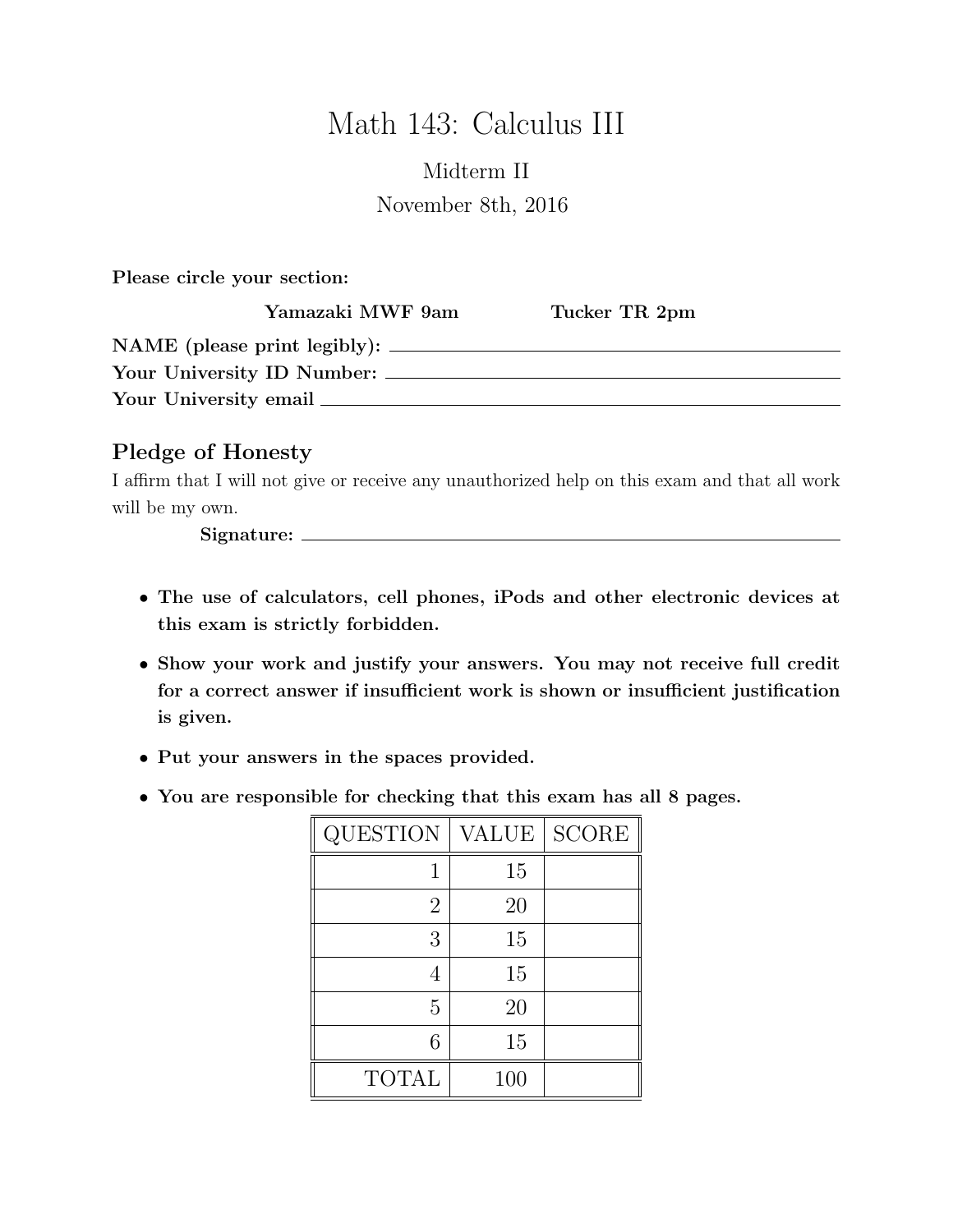| Function        | <b>Taylor Series</b>                                                                                                                                     | Initial Terms                                                       | Converges for      |
|-----------------|----------------------------------------------------------------------------------------------------------------------------------------------------------|---------------------------------------------------------------------|--------------------|
| $\frac{1}{1-x}$ | $\overline{\infty}$<br>$\sum x^n$<br>$\frac{n=0}{\infty}$                                                                                                | $1 + x + x^2 + x^3 + x^4 + \cdots$                                  | $-1 < x < 1$       |
| $\frac{1}{1+x}$ | $\sum (-1)^n x^n$                                                                                                                                        | $1-x+x^2-x^3+x^4-\cdots$                                            | $-1 < x < 1$       |
| $e^x$           | $\frac{\overbrace{n=0}^{n-1}}{\sum_{n=0}^{\infty}\frac{x^n}{n!}}$                                                                                        | $1 + x + \frac{x^2}{2!} + \frac{x^3}{3!} + \frac{x^4}{4!} + \cdots$ | All $x$            |
| $\sin(x)$       | $\sum_{n=0}^{\infty} \frac{(-1)^n}{(2n+1)!} x^{2n+1}$                                                                                                    | $x - \frac{x^3}{3!} + \frac{x^5}{5!} - \frac{x^7}{7!} + \cdots$     | All $x$            |
| $\cos(x)$       |                                                                                                                                                          | $1-\frac{x^2}{2!}+\frac{x^4}{4!}-\frac{x^6}{6!}+\cdots$             | All $x$            |
| $\tan^{-1}(x)$  | $\frac{\sum_{n=0}^{\infty} \frac{(-1)^n}{(2n)!} x^{2n}}{\sum_{n=0}^{\infty} \frac{(-1)^n}{2n+1} x^{2n+1}}$<br>$\sum_{n=1}^{\infty} \frac{(-1)^n}{n} x^n$ | $x-\frac{x^3}{3}+\frac{x^5}{5}-\frac{x^7}{7}+\cdots$                | $-1 \leq x \leq 1$ |
| $\ln(1+x)$      | $n=1$                                                                                                                                                    | $x-\frac{x^2}{2}+\frac{x^3}{3}-\frac{x^4}{4}+\cdots$                | $-1 < x < 1$       |

Common Taylor series centered at  $x = 0$ :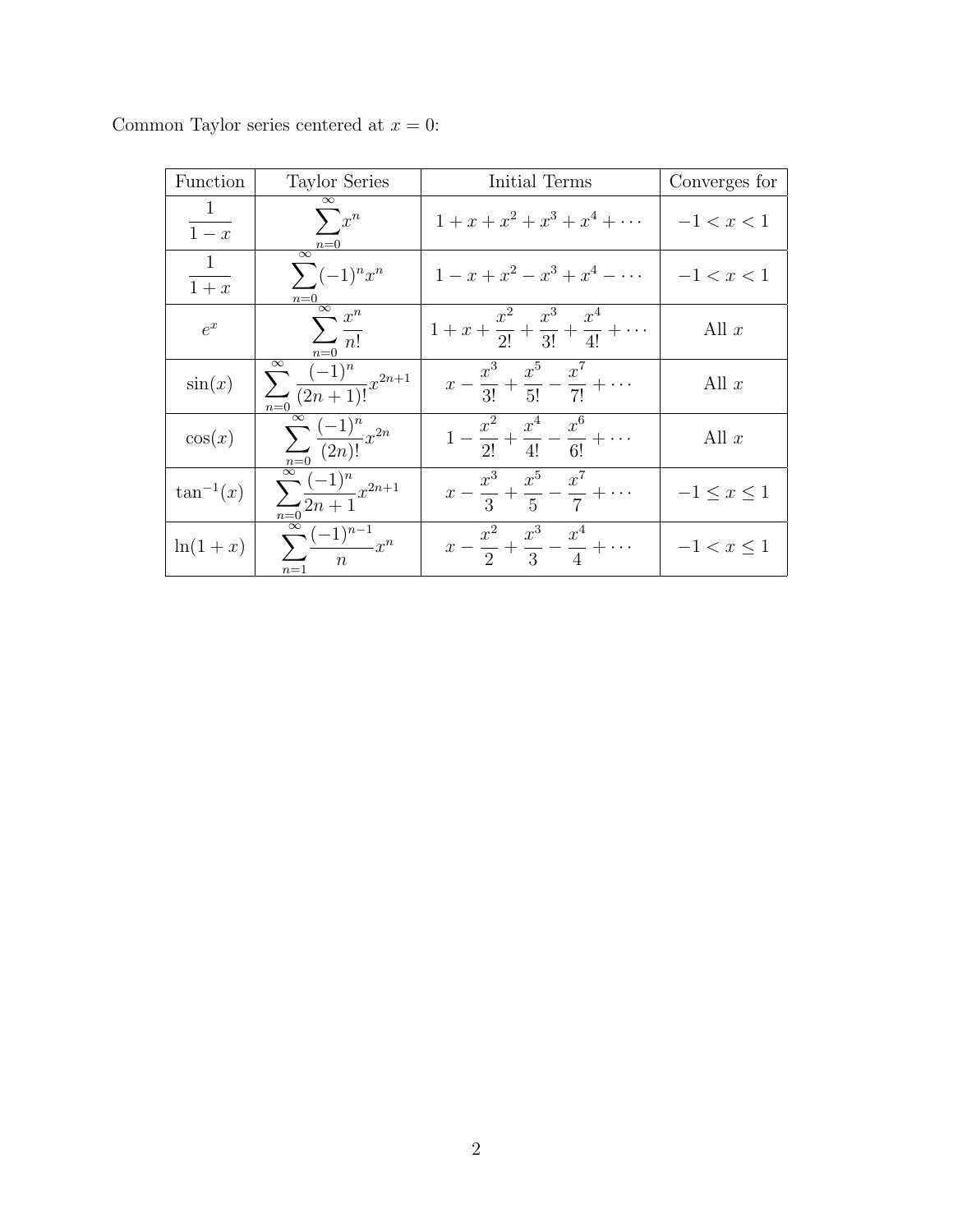1. (15 points) Use the root test or ratio test to determine whether the following series are absolutely convergent, conditionally convergent, or divergent.

(a)

$$
\sum_{n=1}^{\infty} \frac{(-5)^n}{26^n n^2}
$$

(b)

$$
\sum_{n=1}^{\infty} \left( \frac{-3n^2 + n + 5}{2n^2 + 2} \right)^n
$$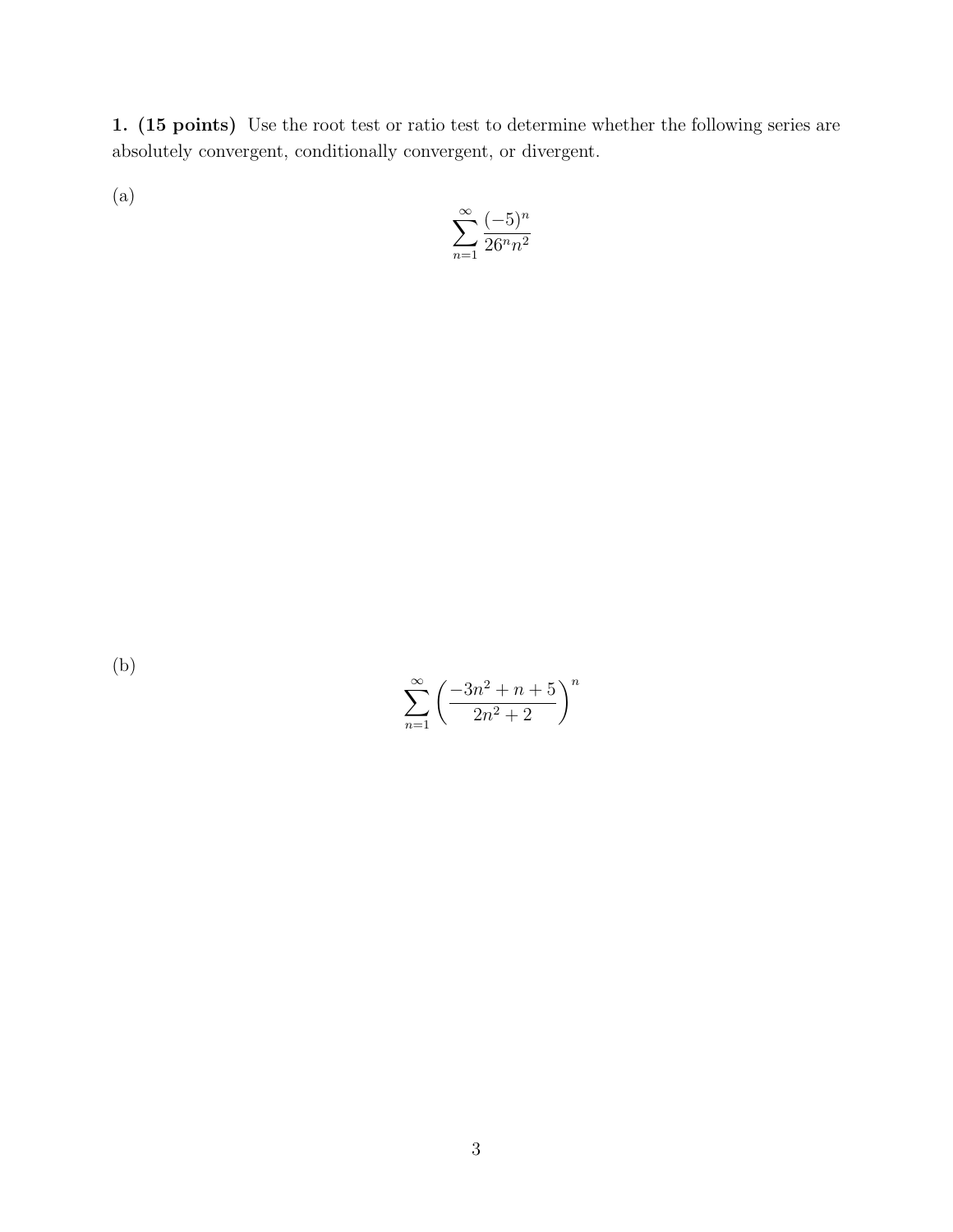2. (20 points) Determine whether the following series are absolutely convergent, conditionally convergent, or divergent.

(a)

$$
\sum_{n=1}^\infty \frac{(-1)^n}{\sqrt{n}+7}
$$

(b)

 $\sum^{\infty}$  $n=1$  $(26)$ 5  $\bigwedge^n 1$ n!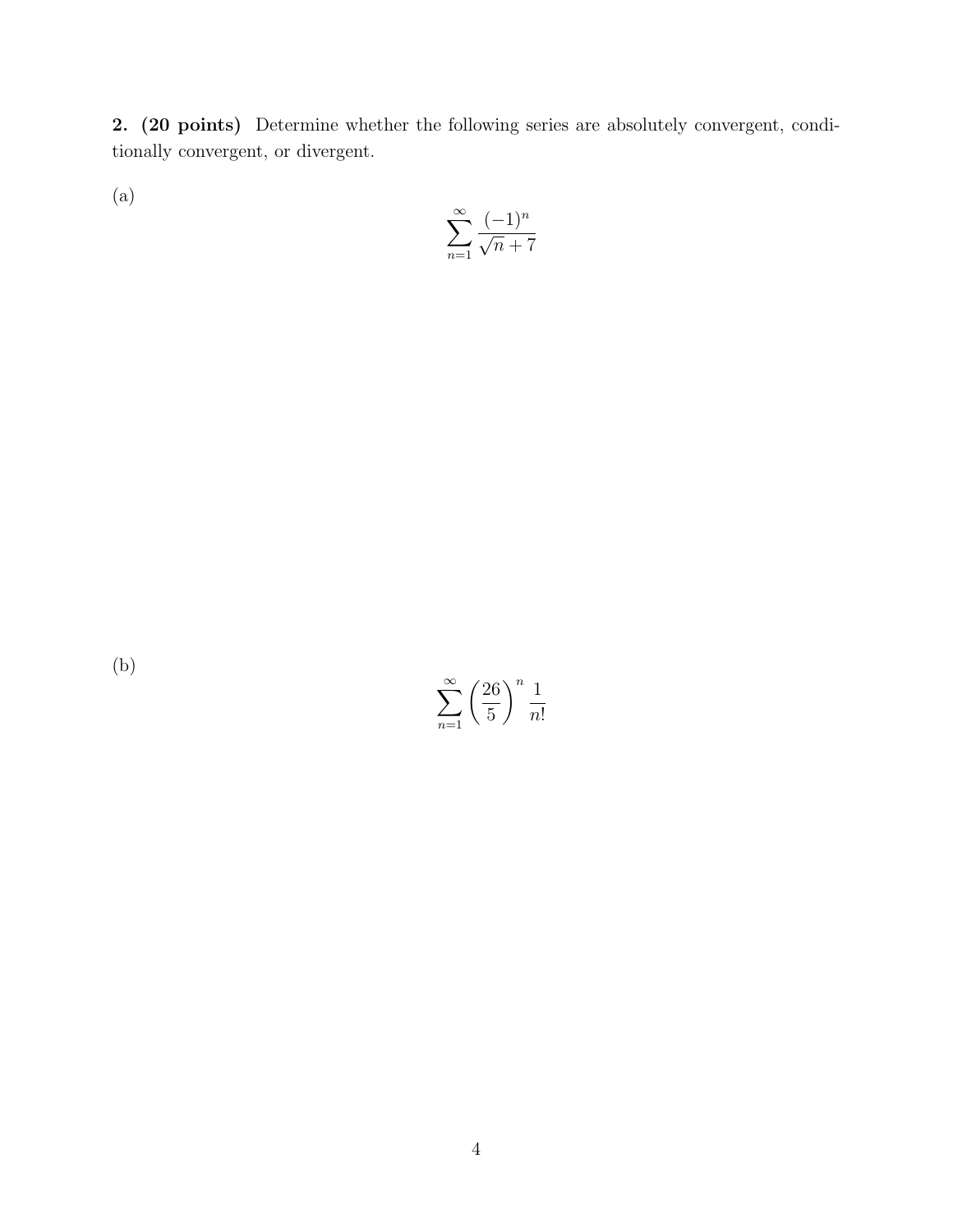3. (15 points) Consider the power series

$$
\sum_{n=1}^{\infty} \frac{(9x-2)^n}{2^n \sqrt{n}}.
$$

(a) Find its radius of convergence.

(b) Find its interval of convergence.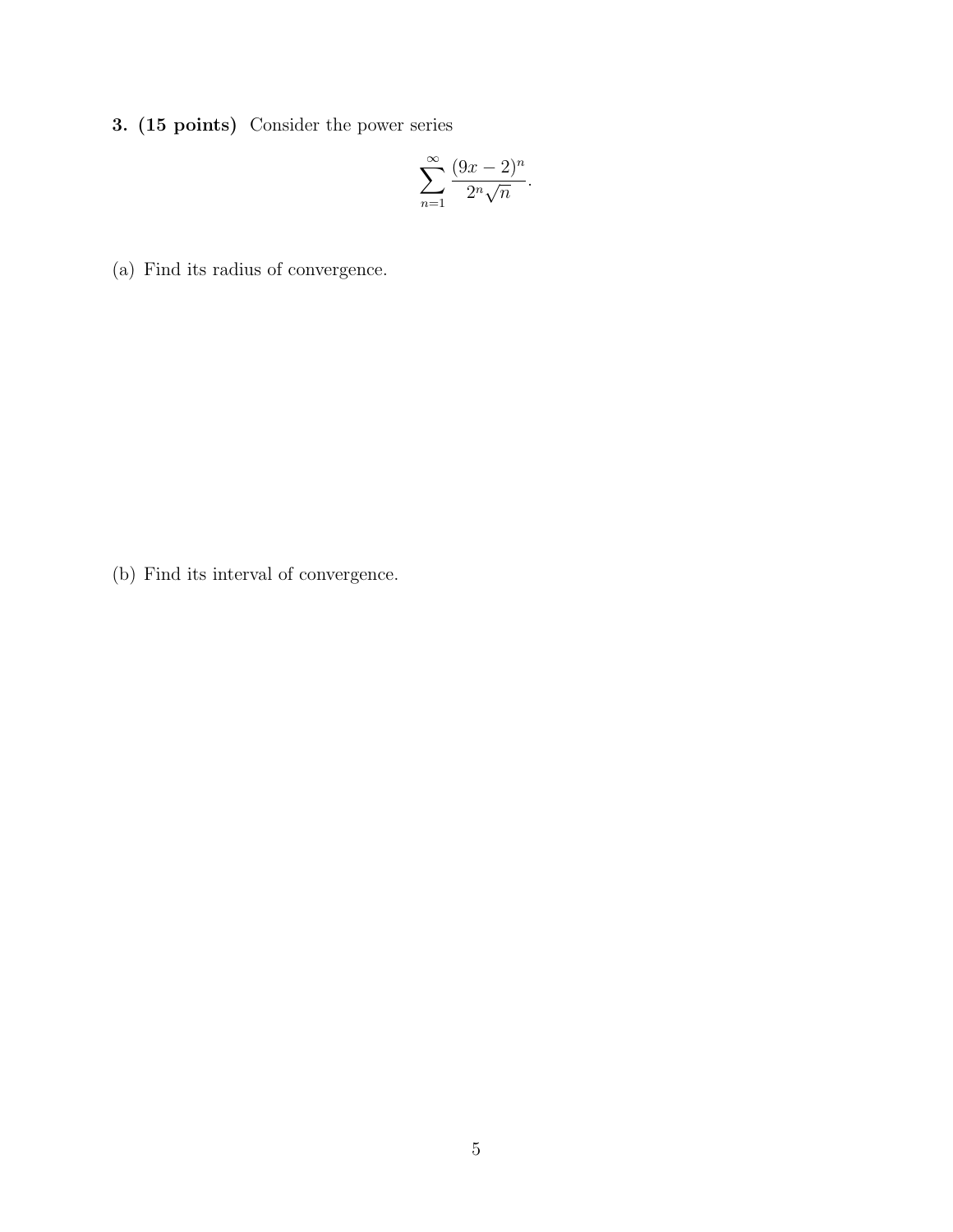#### 4. (15 points)

(a) Find a power series expansion of the function  $f(x) = \frac{2x^4}{2x^4}$  $3 - 4x$ about  $x = 0$ , write out the first five nonzero terms, and express the series in sigma notation.

(b) What are the radius and interval of convergence of the series you found in (a)?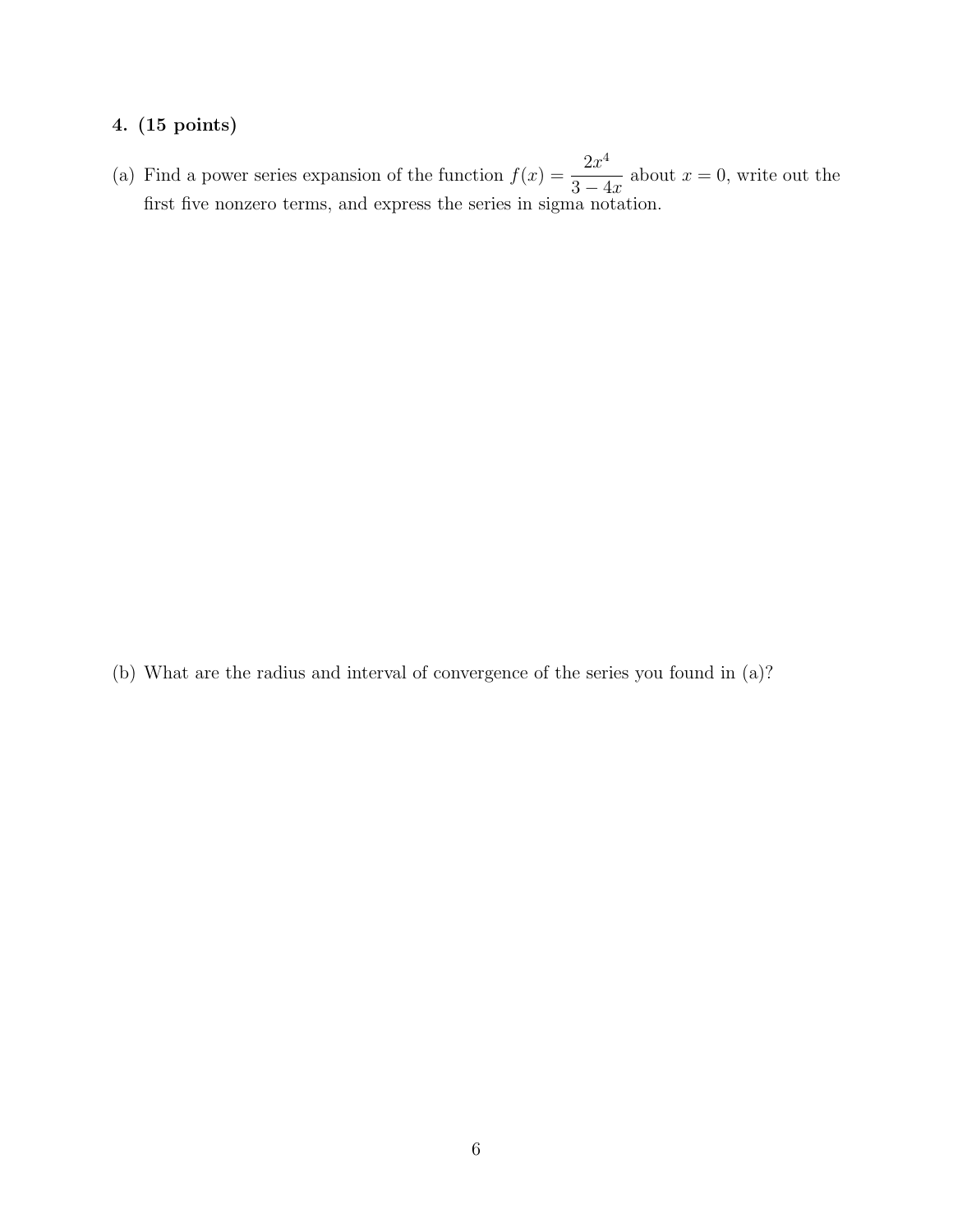#### 5. (20 points)

(a) Find the Taylor series expansion of the function  $f(x) = \ln(x)$  about  $x = 2$ , and fill in the blanks below.



(b) What are the radius and interval of convergence of the series you found in (a)?